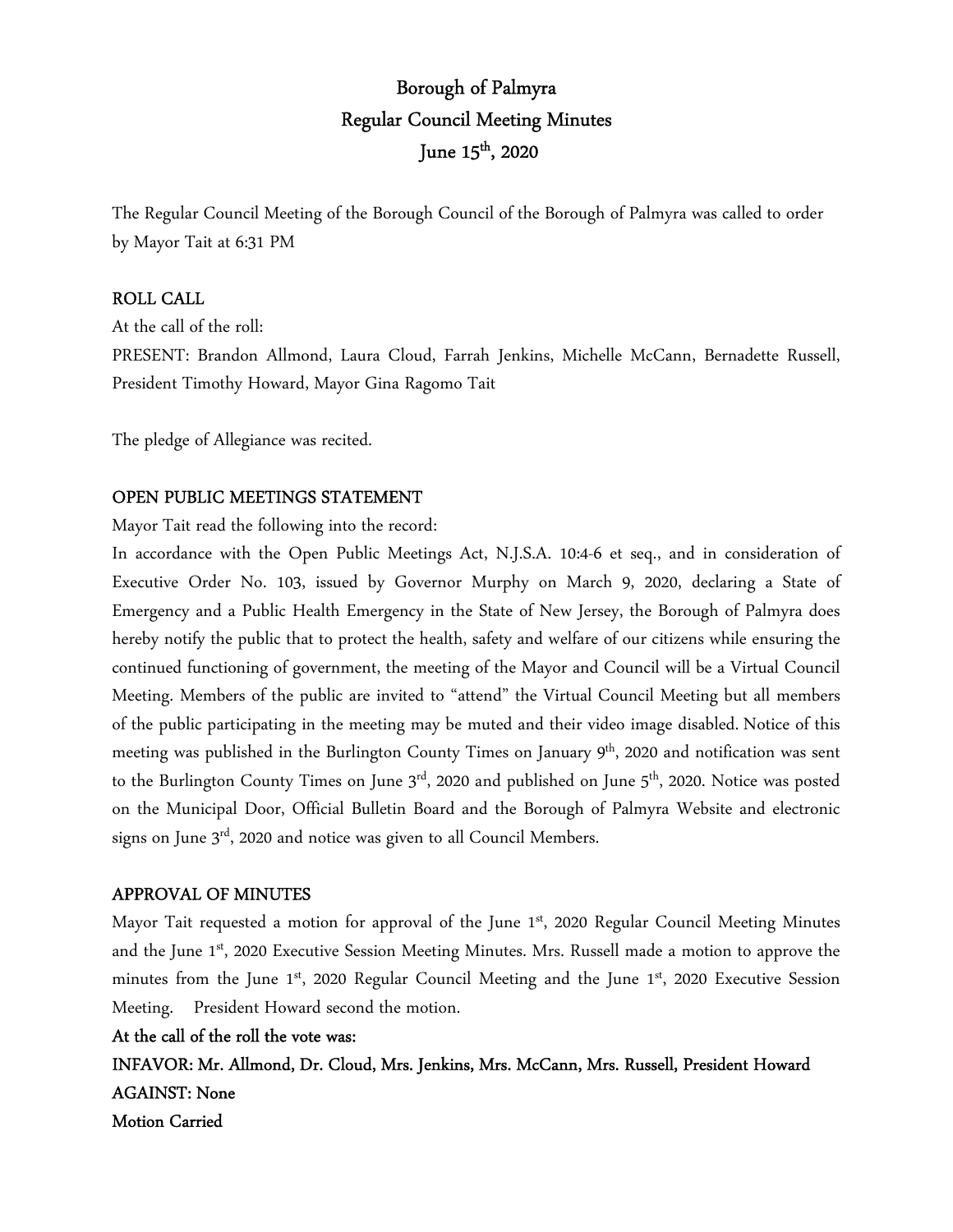## **CORRESPONDENCE**

Municipal Clerk, Ms. Jackson acknowledged the email received from Tanyika Johns resigning from the Land Use Board.

Ms. Jackson also acknowledged a letter received from Kaya Robinson thanking everyone for their help regarding the event held on June  $14^{\rm th}$ , 2020.

#### PRESENTATION

Paul Forlenza, Burlington County Joint Insurance Fund - Mr. Forlenza explained the benefits of BCJIF Membership. Mr. Forlenza explained how the program works and how our performance has been during our membership in the BCJIF. Mr. Forlenza explained our renewal was upcoming and indicated he hoped the Borough would renew and continue their membership in the program. Mr. Gural indicated this program has served the Borough very well and his strong recommendation is that we renew the contract for 2020-2021.

#### REDEVELOPMENT

## Rt. 73 South Redevelopment Area- Update

Mr. Gural indicated the Redevelopment negotiations committee has seen many emails recently which relate to our agreement regarding affordable housing, COAH is compressing the time frame in which we need to act. Mr. Gural indicated they are requesting that we expedite the execution of the redevelopment agreement and the adoption of the revised redevelopment plan. Mr. Gural indicated we are looking at having both documents complete by October 1st, 2020. Mr. Gural indicated we are looking at having a draft redevelopment agreement from the redeveloper by next week and requesting the redeveloper submit the application for a PILOT (payment in leu of taxes). Mr. Rosenberg indicated Mr. Gural noted to the redeveloper that the pad for the affordable housing portion of the project would not be sufficient to obtain the CO for the commercial portion of the project, noting that the housing units would need to be constructed before the CO's would be issued for the commercial development, all of which need to be completed during phase I of the project. Mr. Rosenberg indicated the Borough may want to consider hiring a financial analysis firm to help with the negotiation of the PILOT as it can become quite complicated. Mr. Rosenberg indicated there is a requirement that the redeveloper pay for the financial analysis firm. Mr. Rosenberg also noted that we may need an insurance expert in regards to the natural resource liability and other environmental liability issues on RT. 73 south, noting that this to will be paid for by the redeveloper. Dr. Cloud asked that when the information regarding the new wetland delineations is obtained that it be forwarded to her or the committee so it can be reviewed. Mr. Gural indicated he would make sure everyone receives the information.

Outlaw Training & Fitness/620-622 Highland Ave Redevelopment Project – Update Mr. Gural indicated there is nothing new to report currently.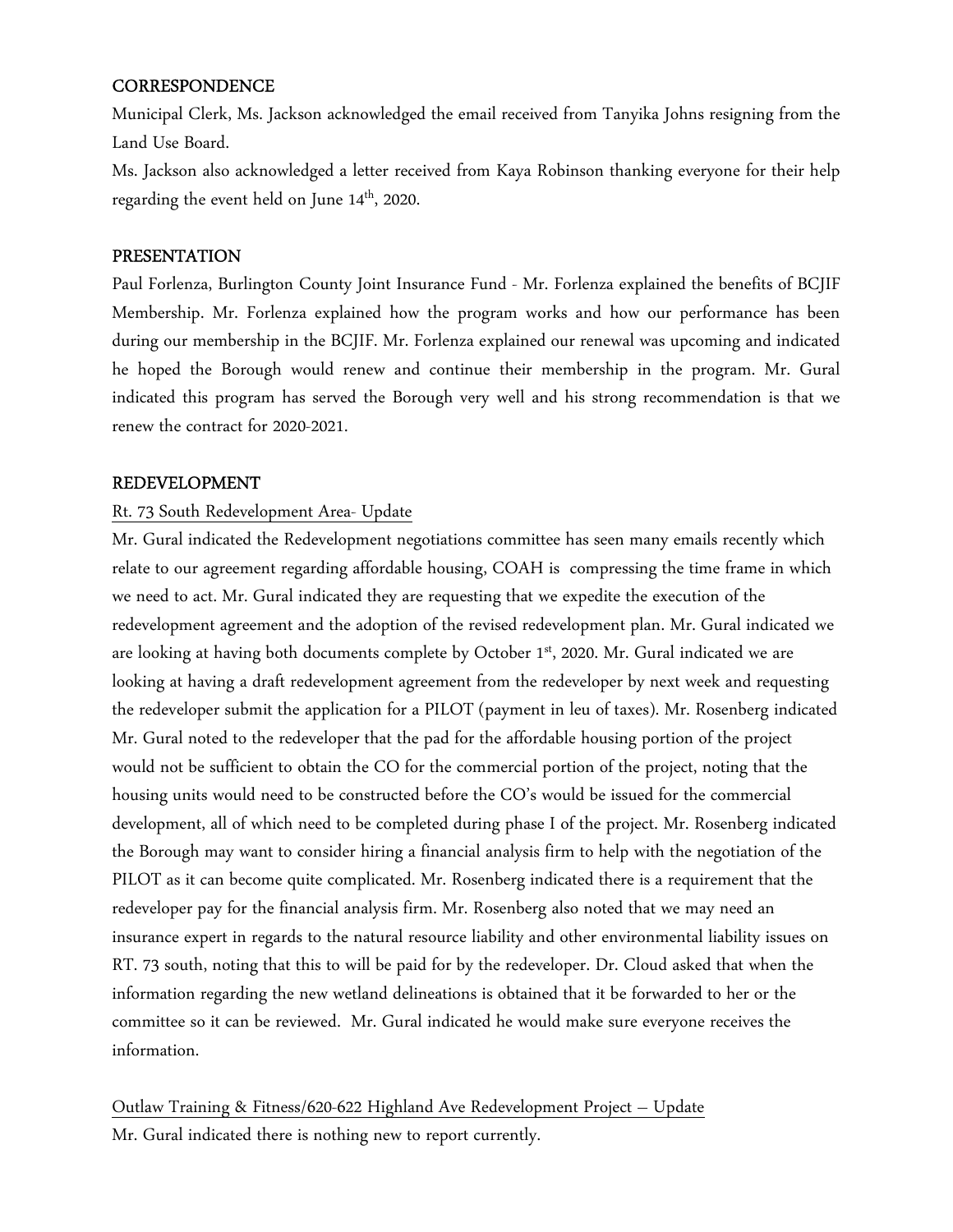#### Redevelopment Study Block 80 Lot 6, former Knights of Columbus property

Mr. Gural indicated the report has been submitted to the Land Use Board and we are awaiting their decision. Mr. Gural indicated a draft copy was sent to the governing body however no comments should be made until we receive the decision from the Land Use Board.

#### PUBLIC COMMENT

We requested those participants wishing to have or make a Public comment, email their questions or comments in advance to Municipal Clerk Rita Jackson at djackson@boroughofpalmyra.com. The opportunity to submit comments prior to meeting expired at 12:00 PM on Monday June 15<sup>th</sup>, 2020. All comments will become part of the record and included with the Meeting Minutes.

Mayor Tait asked for a motion to open the Public Portion. Mrs. Russell made a motion to open the public portion for comments. President Howard second the motion.

#### All members present voted in favor of the motion. Motion Carried

The Municipal clerk indicated no comments were received.

No one from the public wishing to be heard, Mayor Tait asked for a motion to close the Public Portion. Mrs. Russell made a motion to close the public portion, President Howard second the motion. All members present voted in favor of the motion. Motion Carried

ORDINANCES on first reading, public hear to be held June 202th, 2020

Ordinance 2020-06, Bond Ordinance Authorizing the Acquisition of Various Pieces of Equipment and Completion of Various Capital Improvements in and for the Borough of Palmyra, County of Burlington, New Jersey: Appropriating the Sum of \$2,019,800.00 Therefore; Authorizing the Issuance of General Obligation Bonds or Bond Anticipation Notes of the Borough of Palmyra, County of Burlington, New Jersey, In the Aggregate Principal Amount of Up to \$1,918,810.00 Making Certain Determinations and Covenants; and Authorizing Certain Related Actions in Connection with the Foregoing.

Mayor Tait asked if there was any discussion or questions. Seeing none, Mayor Tait requested of motion to approve Ordinance 2020-06. Mrs. Russell made a motion to approve Ordinance 2020-06. President Howard seconded the motion.

At the call of the roll, the vote was: INFAVOR: Mr. Allmond, Dr. Cloud, Mrs. Jenkins, Mrs. McCann, Mrs. Russell, President Howard AGAINST: None Motion Carried, Ordinance 2020-06 was approved.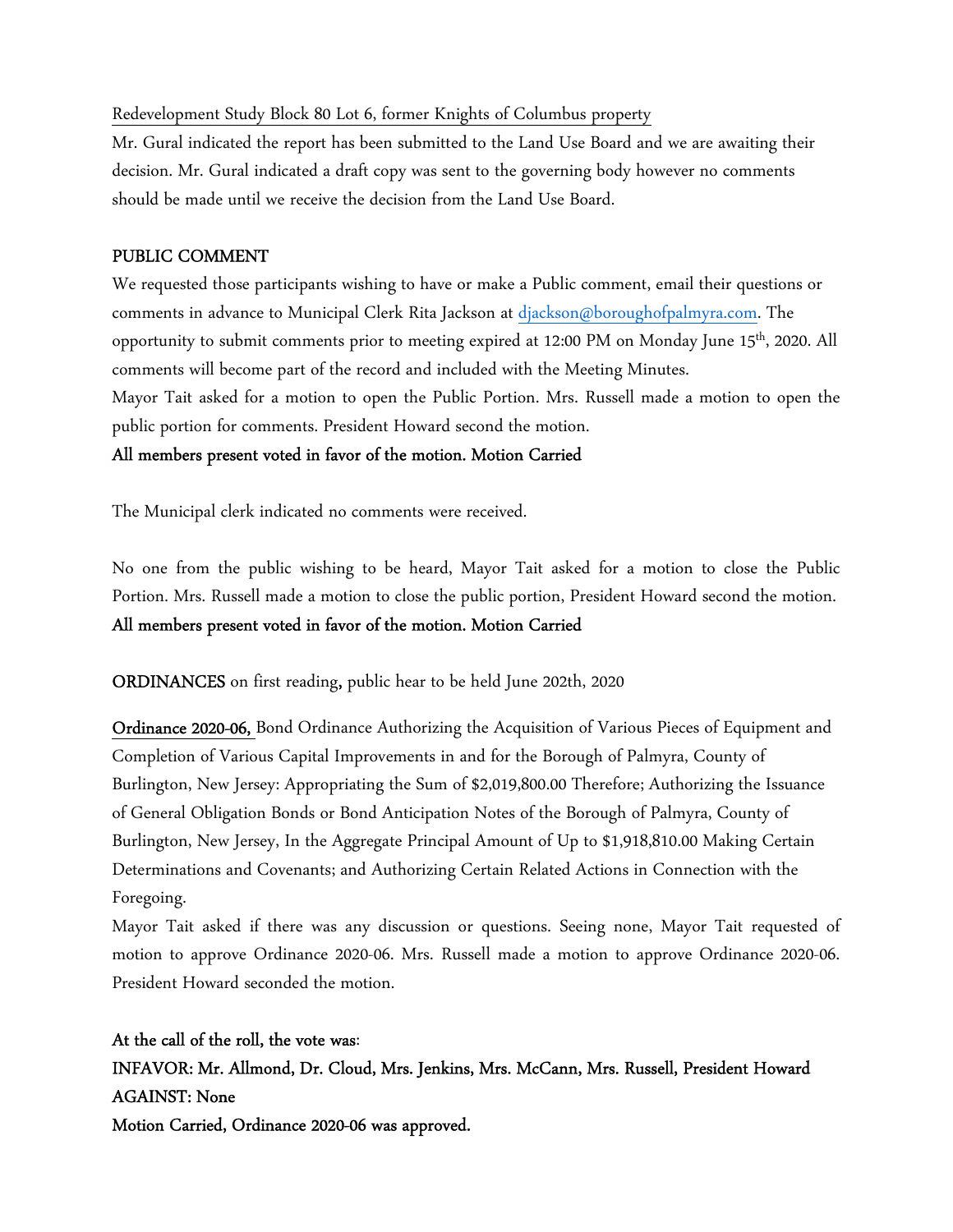Ordinance 2020-07, Bond Ordinance Authorizing the Completion of Various Improvements to the Sewer Utility System in and for the Borough of Palmyra, County of Burlington, State of New Jersey; Appropriating the Sum of \$812,000.00 Therefor; Authorizing the Issuance of General Obligation Bonds or Bond Anticipation Notes of the Borough of Palmyra, County of Burlington, State of New Jersey in the Aggregate Principal Amount of Up to \$771,400.00; Making Certain Determinations and Covenants; and Authorizing Certain Related Actions in Connection with the Foregoing. Mayor Tait asked if there was any discussion or questions. Seeing none, Mayor Tait requested of motion to approve Ordinance 2020-07. Mrs. Russell made a motion to approve Ordinance 2020-07. President Howard seconded the motion.

#### At the call of the roll, the vote was:

INFAVOR: Mr. Allmond, Dr. Cloud, Mrs. Jenkins, Mrs. McCann, Mrs. Russell, President Howard AGAINST: None Motion Carried, Ordinance 2020-07 was approved.

#### ORDINANCE ON SECOND READING (Public Hearing)

Ordinance 2020-04 An Ordinance of the Borough of Palmyra to Amend the Personnel Policies and Procedures Manual to Cap the Maximum Amount Payable to Non-union Employees for Accrued but Unused Vacation Time to the Sum of \$15,000.00

Mayor Tait asked for a motion to open Ordinance 2020-04 for public hearing. President Howard made a motion to open Ordinance 2020-04 for public comments. Mrs. McCann second the motion All members present voted in favor of the motion.

Mrs. Russell indicated she would like to place this item on hold as other questions were raised today which the administration and finance committee would like to have answered. Mr. Gural explained the public hearing can be postponed to July if that is the wish of the governing body but if there are any material changes to the Ordinance as it currently is written then the governing body would need to discard this Ordinance and begin again. There was some additional discussion regarding the dollar amount of the Ordinance. Mr. Gural explained how the amount was derived and noted that the policy and procedures manual will be coming up for review again shortly. Mr. Gural reminded all that if this current Ordinance is not passed, then there is no limit/cap on unused vacation time payouts until something is put into place. There was some additional discussion among the governing body. Mr. Rosenberg indicated this is the conservative fiscal responsible thing to do. Mrs. Jenkins again expressed concern regarding the dollar amount. Mr. Rosenberg suggested that perhaps an expiration date should be entered to make this Ordinance effective to, until the PPPM is addressed. Mrs. Russell suggested we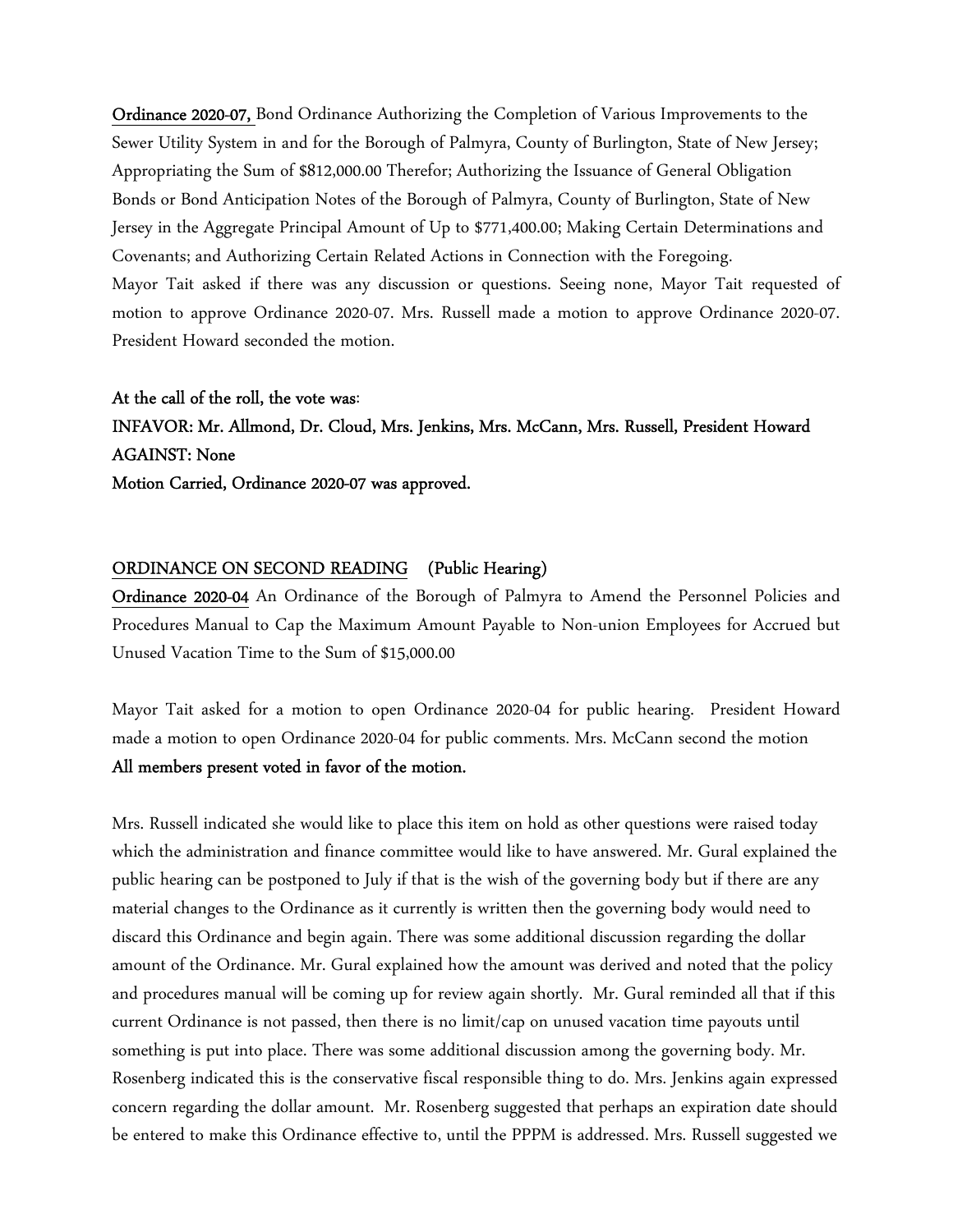add to this Ordinance, that it will expire with the adoption of the new PPPM. Mr. Rosenberg indicated the ordinance should be changed to read as follows: This Ordinance shall take effect as of August 1, 2020 and shall remain in place until the new PPPM is put into place, noting that it was not a material change to the Ordinance as introduced.

No other comments Mayor Tait requested a motion to close the public portion. Mrs. Russell made a motion to close the public hearing, President Howard second the motion.

#### All members present voted in favor of the motion.

Mayor Tait requested a motion to approve Ordinance 2020-04 An Ordinance of the Borough of Palmyra to Amend the Personnel Policies and Procedures Manual to Cap the Maximum Amount Payable to Non-union Employees for Accrued but Unused Vacation Time to the Sum of \$15,000.00 until the new Personnel Policies and Procedures Manuel is put into place.

Mrs. Russell made a motion to approve Ordinance 2020-04. President Howard second the motion.

## At the call of the roll:

## INFAVOR: Mr. Allmond, Dr. Cloud, Mrs. Jenkins, Mrs. McCann, Mrs. Russell, President Howard AGAINST: None

Motion carried. Ordinance 2020-04 was approved.

Ordinance 2020-05 An Ordinance of the Borough of Palmyra, County of Burlington, State of New Jersey, Appropriating the sum of \$22,000.00 now Available from the Capital Improvement Fund for Laptops with Secure Remote Access Implementation Improvements.

Mayor Tait asked for a motion to open Ordinance 2020-05 for public hearing. Mrs. Russell made a motion to open Ordinance 2020-05 for public comments. President Howard second the motion. All members present voted in favor of the motion.

No comments Mayor Tait requested a motion to close the public portion. Mrs. Russell made a motion to close the public hearing, President Howard second the motion.

#### All members present voted in favor of the motion.

Mayor Tait requested a motion to approve Ordinance 2020-05 An Ordinance of the Borough of Palmyra, County of Burlington, State of New Jersey, Appropriating the sum of \$22,000.00 now Available from the Capital Improvement Fund for Laptops with Secure Remote Access Implementation Improvements. Mrs. Russell made a motion to approve Ordinance 2020-05. President Howard second the motion.

At the call of the roll: INFAVOR: Mr. Allmond, Dr. Cloud, Mrs. Jenkins, Mrs. McCann, Mrs. Russell, President Howard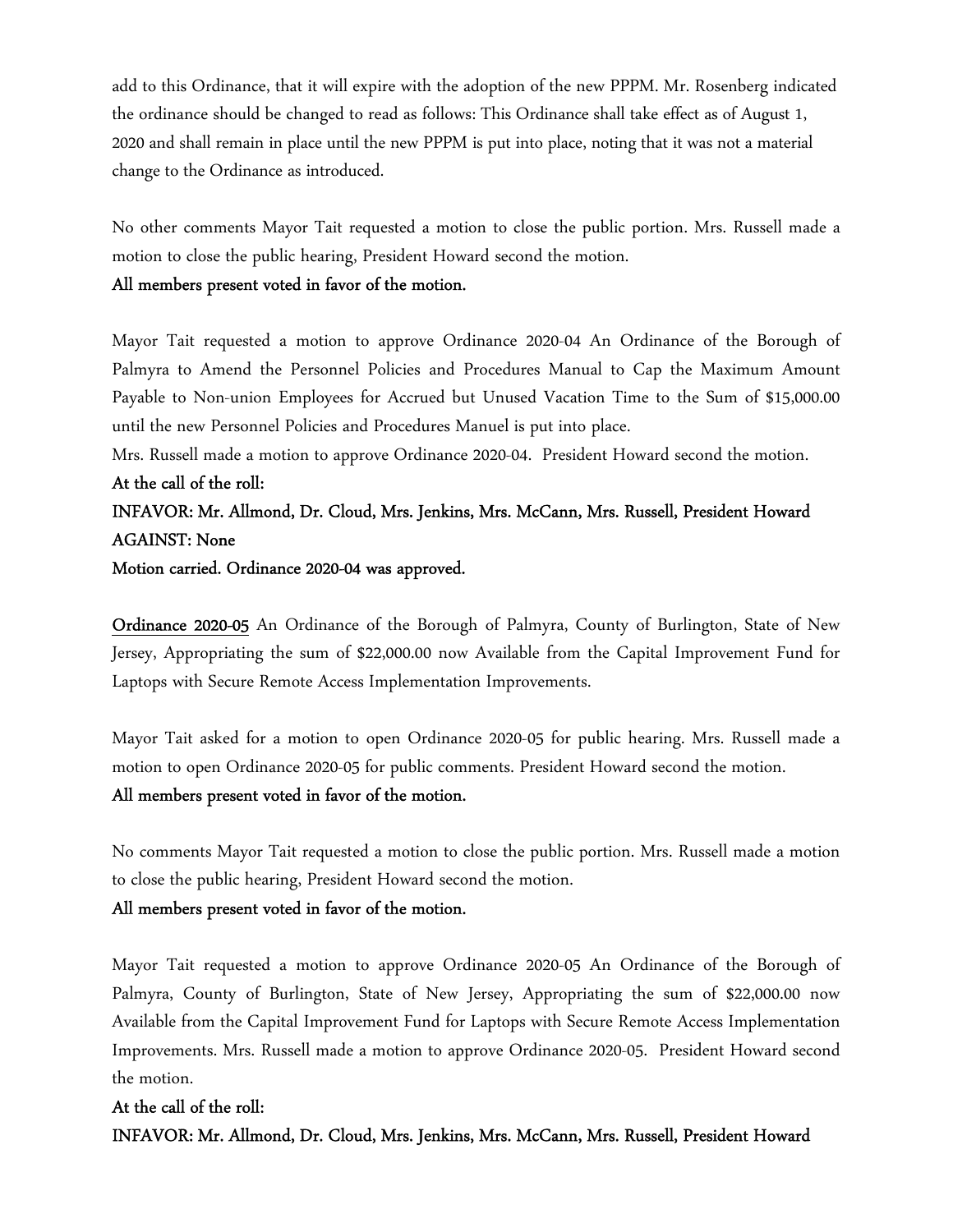#### AGAINST: None

#### Motion carried. Ordinance 2020-05 was approved.

#### RESOLUTIONS

Resolution 2020-131 thru Resolution 2020-142 were enacted as a single motion. Mayor Tait asked if anything needed to be removed. No one requesting anything be removed, Mayor Tait read the following resolutions into the record:

Resolution 2020-131, Resolution Authorizing the Refund of Prepaid Community Center Rental Fees to ESM Basketball League in the amount of \$75.00

Resolution 2020-132, Resolution Authorizing the Refund of Prepaid Community Center Rental Fees to South Jersey Folk Dancers in the Amount of \$400.00

Resolution 2020-133, Resolution Authorizing the Refund of Prepaid Community Center Rental Fees to Okazaki Karate in the Amount of \$2,050.00

Resolution 2020-134, Resolution Authorizing the Refund of Prepaid Community Center Rental Fees to Islamic Center of South Jersey in the Amount \$150.00.

Resolution 2020-135, Resolution Authorizing a Refund in the Amount of \$4,265.36 for Overpayment of Taxes on Block 5 Lot 10

Resolution 2020-136, Resolution Appointing Tanyika Johns, as Tax Collector for the Borough of Palmyra Working Part-time with office hours on Monday evenings for the amount of \$15,000.00.

Resolution 2020-137, Resolution for Approval to submit a grant application and execute a Grant Contract with the New Jersey Department of Transportation for the Spring Garden Street Reconstruction Project

Resolution 2020-138, Resolution Awarding a contract to Air Systems Maintenance for the 2020 HVAC Maintenance Contract in the amount of \$20,443.00 per ERI's Recommendation of Award Letter dated May 22, 2020

Resolution 2020-139, Resolution Appointing Meghan Campbell as Chief of Police effective July 1, 2020 at an Annual Salary of \$120,000.00

Resolution 2020-140, Resolution Authorizing the Waiver of Interest for Taxes on Block 153.26 Lot 3076

Resolution 2020-141, Resolution of the Borough of Palmyra Approving and Authorizing Applications For All Food or Beverage Establishments to Expand their Footprint to Outdoor Dining Areas Pursuant to Executive Order 150 and Granting the Endorsement and Approval for any Licensees or Permitees with a Retail Consumption License to Apply for a COVID-19 Expansion of Premises Permit from the New Jersey Division of Alcoholic Beverage Control

Resolution 2020-142, Resolution Authorizing the Payment of Bills for the Month of June 2020 in the Amount of \$1,095,777.15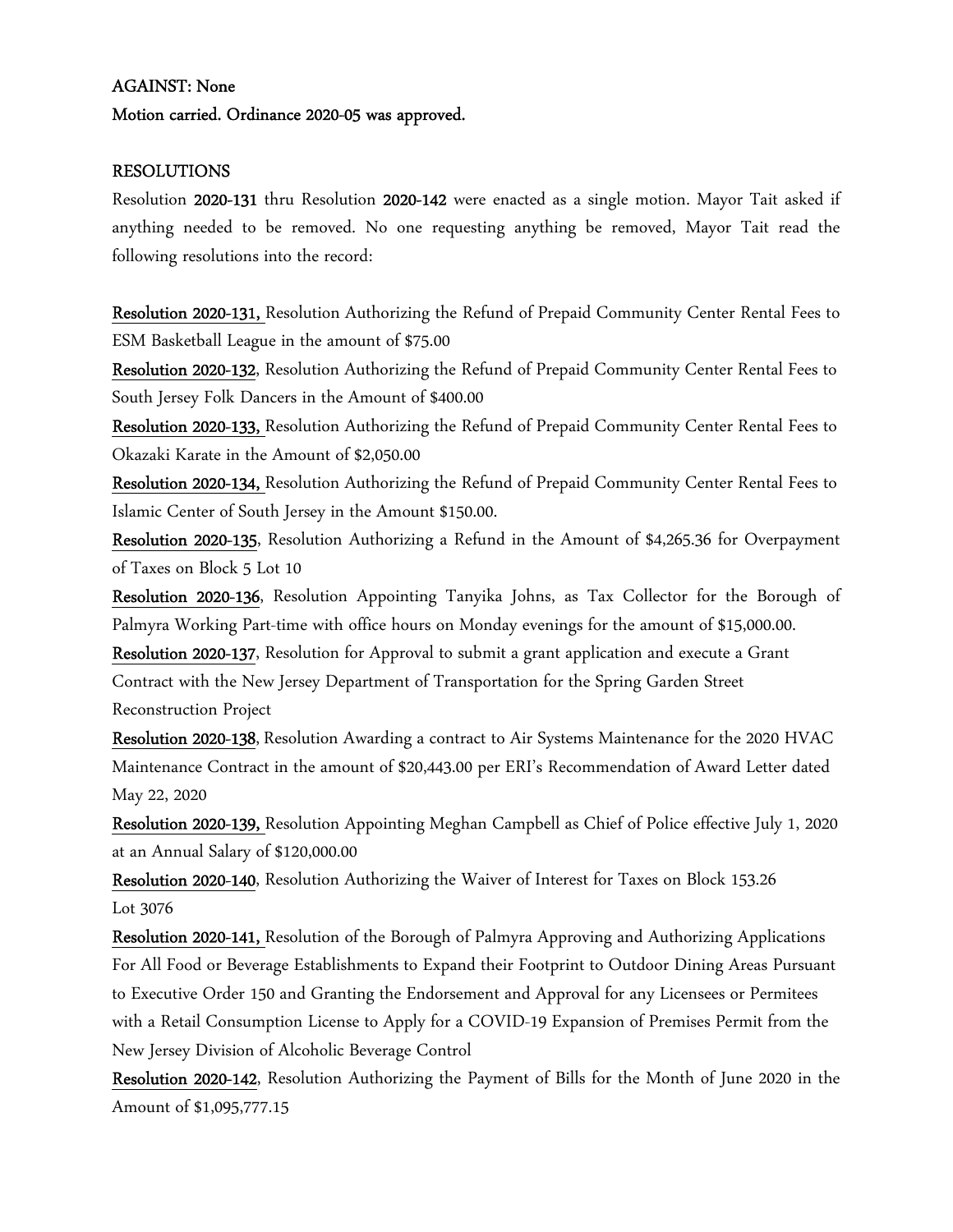Mayor Tait requested a motion to approve resolutions 2020-131 thru 2020-142. Mrs. Russell made a motion to approve Resolutions 2020-131 thru 2020-142. President Howard seconded the motion.

At the call of the roll, the vote was: INFAVOR: Mr. Allmond, Dr. Cloud, Mrs. Jenkins, Mrs. McCann, Mrs. Russell, President Howard AGAINST: None Motion Carried, Resolution 2020-131 thru 2020-142 were approved.

#### MOTION TO APPROVE TREASURERS REPORT

Mayor Tait requested a motion to approve the Treasurer's Reports for May 2020. Mrs. Russell made a motion to approve the Treasurer's Reports for May 2020. President Howard second the motion.

At the call of the roll: INFAVOR: Mr. Allmond, Dr. Cloud, Mrs. Jenkins, Mrs. McCann, Mrs. Russell, President Howard AGAINST: None

Motion Carried. Treasurers Report was approved.

#### DISCUSSION ITEMS – NEW BIZ

Mr. Gural stated he and the staff have had some discussions regarding the staff returning and reopening of the building to the public. Mr. Gural indicated a number of steps are being taken to address staffing concerns, by installing barriers between employees. Mayor Tait indicated this reopening will be in stages, she noted the staff will return first, then it will be decided when to allow the public access to the building. Mayor Tait also inquired, how we are going to reopen the fields. After some discussion, President Howard indicted the recreation committee suggested we open the fields and parks to the public tomorrow but not to organized sports or events until we have further direction from the governor, noting that the restroom would not be open. Mrs. McCann agreed. Mr. Rosenberg asked if Mr. Gural could contact the JIF regarding the Borough's liability for prematurely opening our facilities. There was some additional discussion regarding the opening of the parks and fields. Mr. Gural stated that just because the Governor indicated we could open does not mean we have to, he suggested we gather our information and open facilities in concert with the Governor's executive orders. The governing body agreed. Mr. Gural stated the restrooms will not be open as we currently do not have the staff to keep them clean the way they should be.

Mr. Gural indicated he had spoken with the representative from the Palmyra Police Association and that conversation should be had in executive session.

Mayor Tait noted the Primary Election will be held on July 7<sup>th</sup>, 2020 and everyone, all 9 districts, will be voting at the Community Center, noting that all voting will be by provisional ballots. Mayor Tait indicated the Animal Control contract will be discussed in executive session.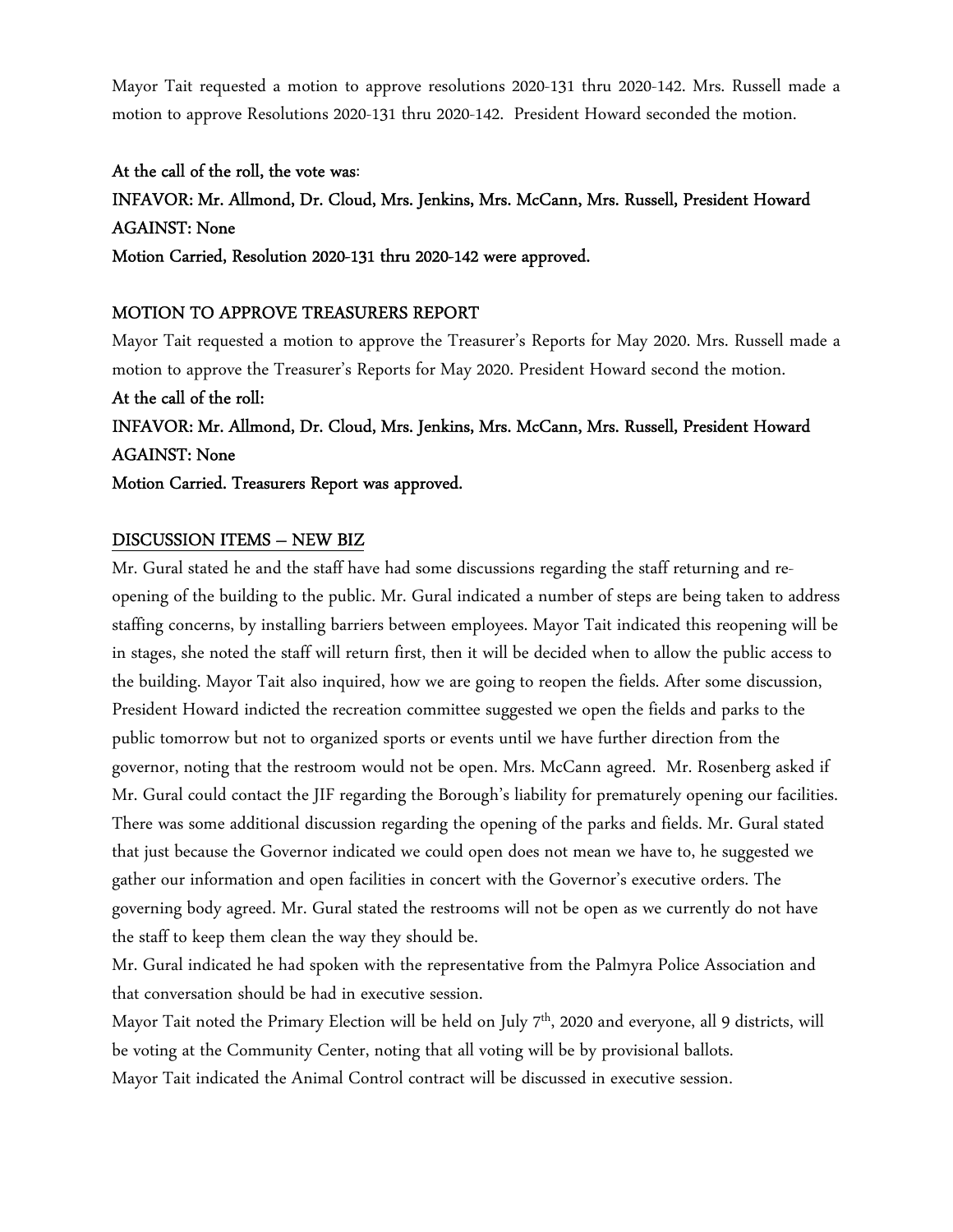Mr. Gural indicated there has been no response from former Mayor Michelle Arnold regarding the advance travel funds owed to the Borough. Mr. Rosenberg indicated he has had no response to the outstanding bills nor the deleted emails.

#### ADMINISTRATOR'S REPORT

Mr. Gural stated we received the donation request from the Palmyra War Memorial Committee. Mr. Gural indicated all the required information has been submitted and during the budget process we indicated the \$2,000.00-donation request was included in the budget. Mr. Gural stated the payment will appear on the bill list next month.

#### MAYOR AND COUNCIL COMMENTS

Mrs. Russell indicated she wanted to thank Kaya and the ladies who put together the event on Sunday, she was very impressed.

Mrs. McCann - no comment

Dr. Cloud -no comment

Mrs. Jenkins – no comment

Mr. Allmond - no comment

President Howard indicated he, too though the event was well put together and the speakers were awesome. President Howard thanked the Police Department for their help and keeping everyone safe during the event. President Howard indicated just because some restrictions are being lifted be mindful to continue social distancing as the Corona virus is not gone.

Mayor Tait indicated the Burlington County Health Department has a new application which can be added to your smart phone which will allow you to keep up to date with everything that is going on with the Corona Virus/ Covid-19. Mayor Tait indicated the Virtual Palmyra High School Graduation was held yesterday, and the physical graduation ceremony will be held on July 21st, 2020. Mayor Tait asked everyone to wear their mask and to continue practicing social distance.

Mayor Tait asked Mr. Gural and Mr. Rosenberg if there were items for closed session. Mr. Gural indicated yes.

Resolution 2020-143, Resolution Excluding the Public from Certain Meetings Pursuant To Section 8 of the Open Public Meeting Act C. 231 P. L. 1975 for matters relating to: Contracts Mrs. Russell made a motion to approve Resolution 2020-143. President Howard seconded the motion. At the call of the roll, the vote was: INFAVOR: Mr. Allmond, Dr. Cloud, Mrs. Jenkins, Mrs. McCann, Mrs. Russell, President Howard AGAINST: None Motion Carried, Resolution 2020-143 was approved